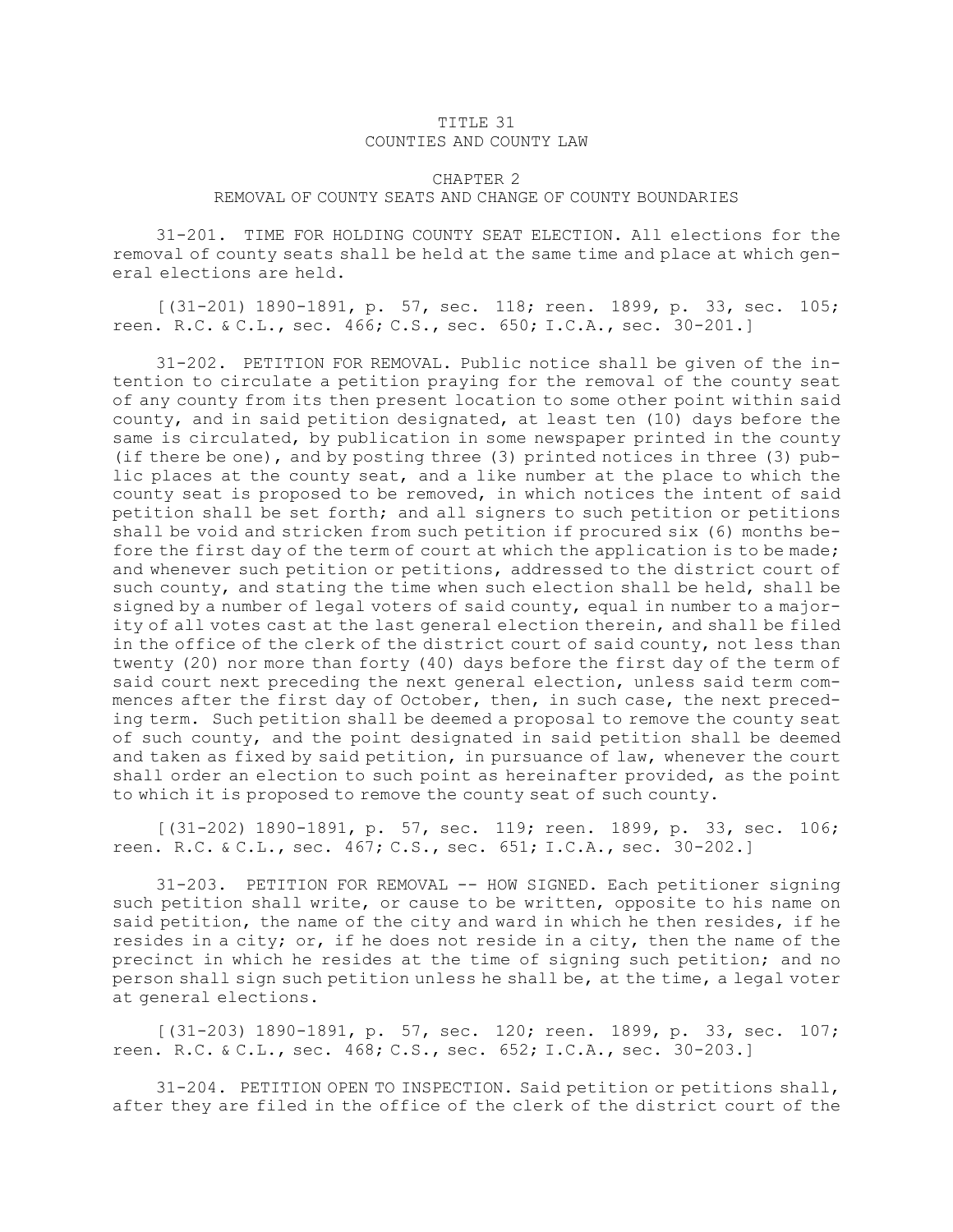county be open to the inspection of any and all citizens of the county, but shall not be removed therefrom.

 $(31-204)$  1890-1891, p. 57, sec. 121; reen. 1899, p. 33, sec. 108; am. R.C. & C.L., sec. 469; C.S., sec. 653; I.C.A., sec. 30-204.]

31-205. CONTESTING RIGHT TO SIGN PETITION. Any citizen and legal voter at general elections in said county may contest the right of any person whose name is subscribed to said petition, to sign such petition under this chapter, and shall have the right to contest said petition as to any names subscribed thereto that he shall have good reason to believe are fictitious: provided, he shall, ten (10) days before the first day of the term of said court, file in the office of the clerk of the district court of such county <sup>a</sup> list of the names of the persons whose right to sign said petition he is desirous of contesting, together with his affidavit indorsed thereon, that he has good reason to believe, and does verily believe, that such persons named in said list are not legal voters of such county and had no right in law to sign such petition; and shall also file in the office of said clerk, ten (10) days before said term of said court, <sup>a</sup> list of such names as he has reason to believe are fictitious, together with his affidavit, that he has good reason to believe, and does verily believe, that such names are fictitious; and such persons shall have the right to contest such petitions only as to the names included in said lists.

[(31-205) 1890-1891, p. 57, sec. 122; reen. 1899, p. 33, sec. 109; reen. R.C. & C.L., sec. 470; C.S., sec. 654; I.C.A., sec. 30-205.]

31-206. PROCEDURE IN CASE OF CONTEST. It shall be the duty of said court, on the first day of and during said term of court, to hear all evidence for and against said petition or petitions as to the lists of names filed in said court under this chapter, and to strike from such petition or petitions all names proved by competent evidence to be fictitious, and the names of persons having no legal right to sign the same under this chapter. In case there shall be no contest, or if the court finds, after striking from said petition or petitions all names proved to be fictitious, and all names not legally signed thereto, that it still contains the number of names of legal voters required by this chapter, the court shall order said election according to the prayer of said petition and subject to the provisions of section [34-106](https://legislature.idaho.gov/statutesrules/idstat/Title34/T34CH1/SECT34-106), Idaho Code. In case of <sup>a</sup> contest to said petition or petitions, it shall be the duty of the clerk of said court, on request of the persons contesting any petition under the provisions of this chapter, to issue subpoenas for such witnesses as said persons shall name; and it shall be the duty of said clerk, on request of any legal voter of the county for the purpose of sustaining any petition, in like manner to issue subpoenas for such witnesses as he shall name. Said subpoenas to be made returnable to the term of court at which such contest will be made.

[(31-206) 1890-1891, p. 57, sec. 123; reen. 1899, p. 33, sec. 110; am. R.C. & C.L., sec. 471; C.S., sec. 655; I.C.A., sec. 30-206; am. 1995, ch. 118, sec. 20, p. 449.]

31-207. CONTESTS HAVE PRECEDENCE -- DECISION OF DISTRICT COURT FI-NAL. All cases of contest arising upon said petitions or affidavits shall have precedence over all other cases at said term of said court, and shall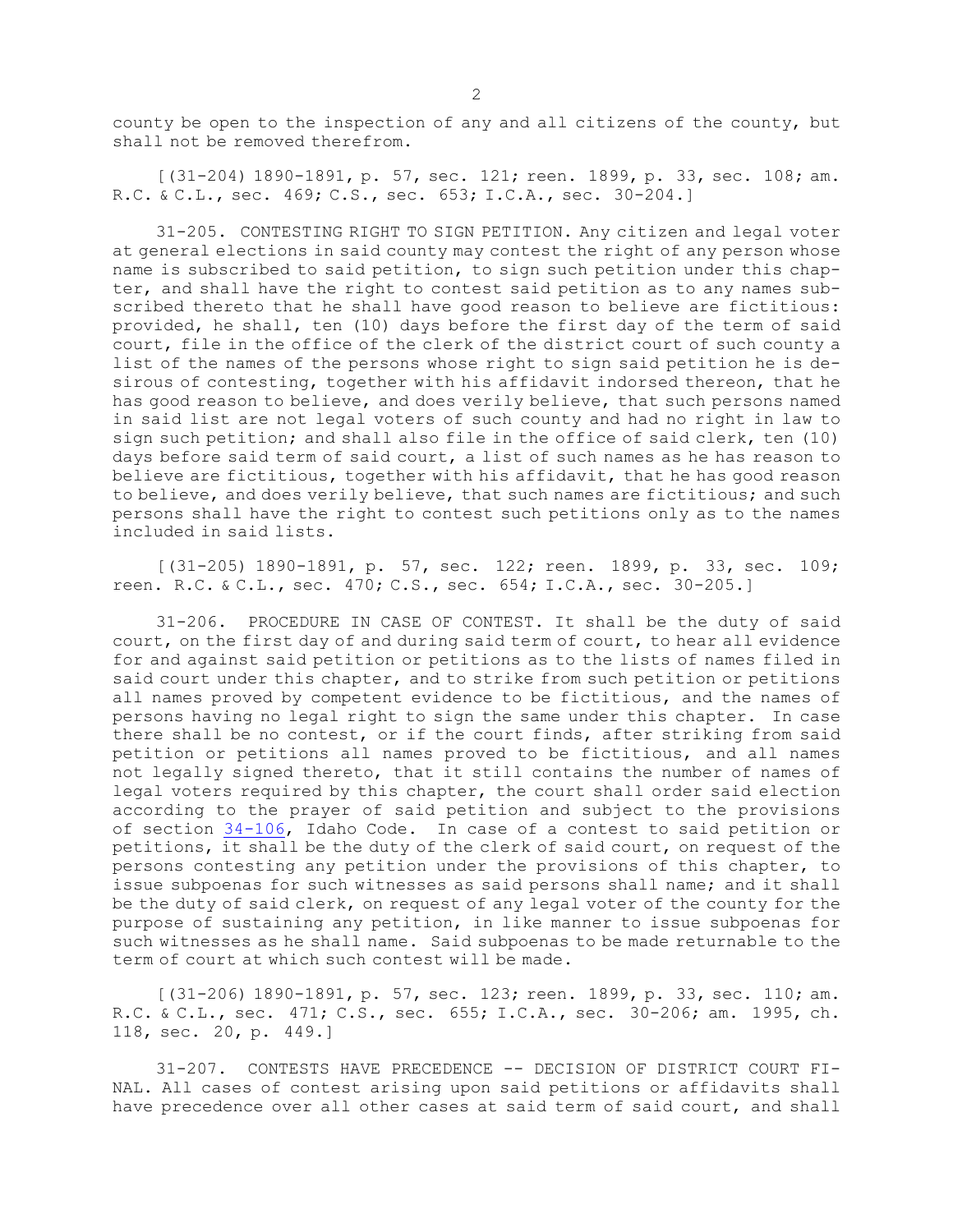be heard and determined at said term, and the decision of the court shall be final.

[(31-207) 1890-1891, p. 57, sec. 124; reen. 1899, p. 33, sec. 111; reen. R.C. & C.L., sec. 472; C.S., sec. 656; I.C.A., sec. 30-207.]

31-208. VOTING FOR REMOVAL OF COUNTY SEAT. The voting for the removal of any county seat shall be by ballot, and each ballot shall have printed or written thereon the words stated in section [31-214](https://legislature.idaho.gov/statutesrules/idstat/Title31/T31CH2/SECT31-214), Idaho Code. Such ballot shall be smaller than the general election ballots and shall be officially stamped, and there shall be printed or written thereon the words "county seat ballot," and any elector who is registered as provided in [title](https://legislature.idaho.gov/statutesrules/idstat/Title34/) 34, Idaho Code, and who, in addition to being qualified to vote for county officers, has resided in the county six (6) months and in the precinct ninety (90) days, shall be permitted to vote for or against the removal of the county seat by handing to one (1) of the judges of election <sup>a</sup> county seat ballot, at the same time announcing that he is entitled to vote on the question of the removal of the county seat. If the judges of election are of the opinion that the said elector is entitled to vote on the question of the removal of the county seat, his ballot shall then be deposited in the ballot box, and the clerks of election shall write opposite his name in brackets the words "county seat" or "county division," as the case may be.

[(31-208) 1890-1891, p. 57, sec. 125; reen. 1899, p. 33, sec. 112; am. R.C. & C.L., sec. 473; C.S., sec. 657; I.C.A., sec. 30-208; am. 2022, ch. 111, sec. 13, p. 377.]

31-209. CHALLENGING VOTERS. Any person who offers to vote on the question of the removal of the county seat may be challenged by any person and for any of the reasons allowed for other challenges, and the rules provided for other challenges shall apply to such challenges.

[(31-209) 1890-1891, p. 57, sec. 126; reen. 1899, p. 33, sec. 113; reen. R.C. & C.L., sec. 474; C.S., sec. 658; I.C.A., sec. 30-209.]

31-210. CANVASS OF RETURNS. The returns for county seat elections shall be canvassed by the same officers and in the same manner as the returns for county and precinct officers are canvassed, and the result of the vote for the removal of the county seat shall be officially declared by the county board of canvassers in the following manner:

They shall record the total votes cast in each ward or precinct both for and against the proposed removal, upon the book provided for recording the results of the general election. This record shall be made upon <sup>a</sup> separate page, or pages, of said book, and after the record is complete and the total result known, they shall make <sup>a</sup> complete copy of such record, certified to by each member of the board. They shall deposit this certificate with the county auditor, who shall, without delay, file the same with the clerk of the district court which authorized the election, and the auditor shall also cause <sup>a</sup> copy of the certificate to be published in some newspaper of general circulation in the county.

[(31-210) 1890-1891, p. 57, sec. 127; reen. 1899, p. 33, sec. 114; reen. R.C. & C.L., sec. 475; C.S., sec. 659; I.C.A., sec. 30-210.]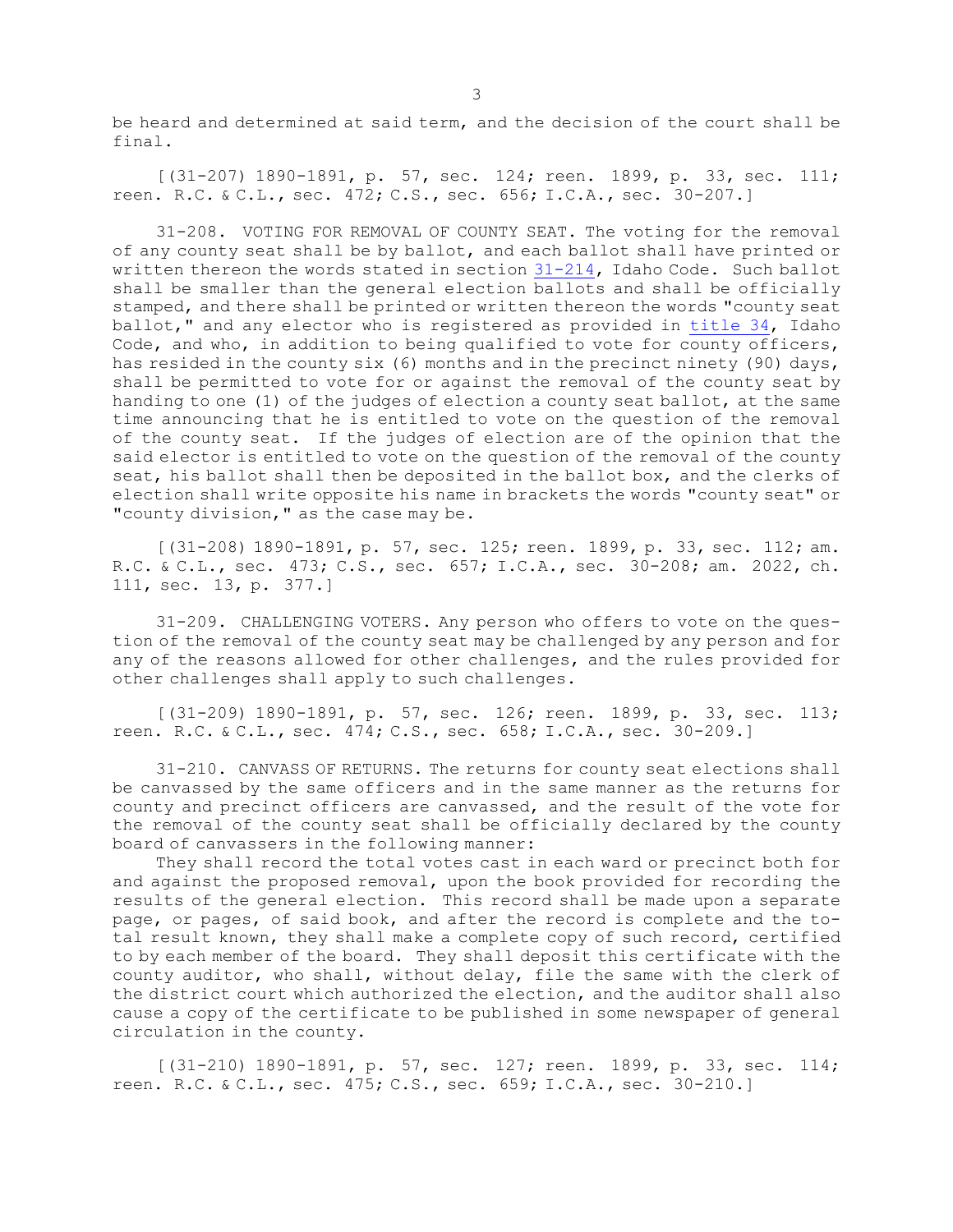31-211. RESULT OF VOTE. When the attempt has been made to remove the county seat of any county, as in this chapter provided, and the county board of canvassers have found and declared that two-thirds (2/3) of the voters of the county who have voted for or against such removal have voted in favor of such removal, then said county seat of said county is thereby removed to the point named in the petition.

[(31-211) 1890-1891, p. 57, sec. 128; reen. 1899, p. 33, sec. 115; reen. R.C. & C.L., sec. 476; C.S., sec. 660; I.C.A., sec. 30-211.]

31-212. CHANGING COUNTY BOUNDARIES. Whenever the boards of county commissioners of affected counties have by joint ordinance provided that <sup>a</sup> part of an affected county be stricken off from said county and annexed to an adjoining affected county, the provisions of the constitution being complied with, the qualified electors who have resided ninety (90) days next preceding the first general election after the passage of this chapter within the boundary lines of the territory stricken off and annexed, shall be permitted to vote at said general election, for or against said annexation. If <sup>a</sup> majority of said electors voting at said election vote in favor of annexation, said territory is then stricken off and annexed, as provided in this chapter: provided, that all the requirements of the constitution have been complied with. If such annexation and change of county boundaries occur, the legislature, at its next regular session, shall redefine the boundaries of the affected counties as set forth in the Idaho Code to conform therewith. The county recorder of the county from which the territory is to be detached may have clearly reproduced by photographing or filming in accordance with the provisions of sections  $9-328$ ,  $9-329$ , and  $9-330$ , Idaho Code, into permanent records, all instruments, papers and other matters and things relating to or affecting real property in the territory being detached and annexed. When the costs have been determined for the transcribing and indexing of all instruments, documents, records, maps, papers, and all other matters relating to or affecting the property in the territory to be annexed, which must be transferred to the annexing county, and the copying and preparing for transfer of all pleadings, court records, and other papers in all court actions and court proceedings to be transferred to the annexing county, the board of county commissioners of the county annexing the detached territory shall cause county warrants to be drawn to pay all such costs; said warrants so drawn shall be paid by <sup>a</sup> tax to be assessed upon all property within the territory being annexed.

[(31-212) 1890-1891, p. 57, sec. 129; reen. 1899, p. 33, sec. 116; am. R.C. & C.L., sec. 477; C.S., sec. 661; I.C.A., sec. 30-212; am. 1949, ch. 56, sec. 1, p. 100; am. 1955, ch. 106, sec. 1, p. 230; am. 2022, ch. 111, sec. 14, p. 377.]

31-213. CONDUCT OF ELECTION. The rules and regulations for voting at county seat elections, as provided in this chapter, so far as they apply to ballots, voting, challenging, canvassing the returns and declaring the result, shall apply to elections for the striking off of any part of any county and annexing the same to any adjoining county.

[(31-213) 1890-1891, p. 57, sec. 130; reen. 1899, p. 33, sec. 117; am. R.C. & C.L., sec. 478; C.S., sec. 662; I.C.A., sec. 30-213.]